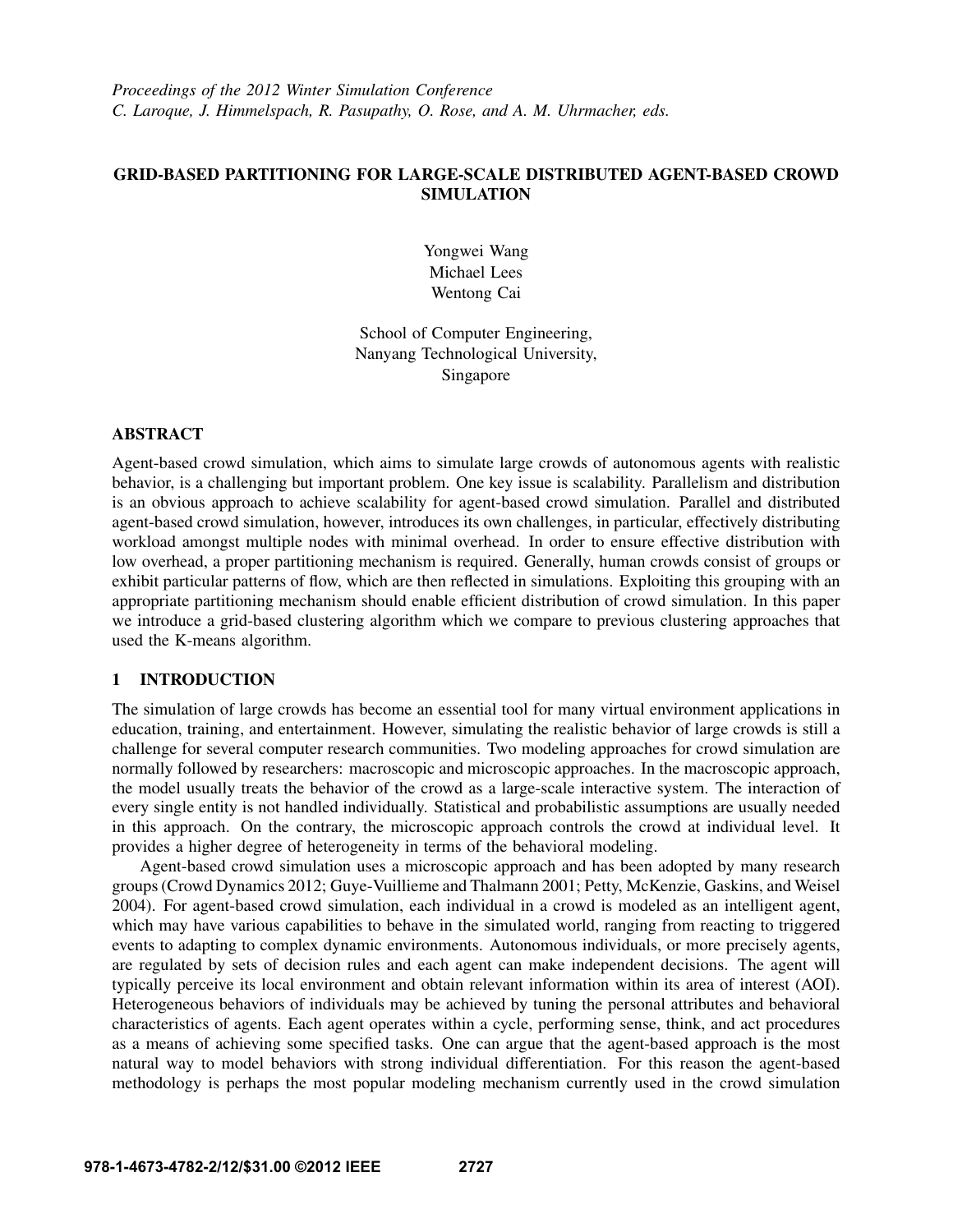community. However, for applications that attempt to simulate large-scale crowds, the computational resources necessary for an agent-based model can be significant.

Parallel and distributed simulation is one natural approach to improve the scalability of agent-based models simulating a large number of individuals. Parallelism and distribution have been used for many years in simulation, as a means of speeding up the execution of programs. The idea is to distribute the program, or system, among a series of processors such that each processor can execute code in parallel. Different programs and systems have different inherent degrees of parallelism and the amount of code which can be executed in parallel determines the extent to which it can benefit from parallel execution. Time-stepped parallel or distributed execution typically involves periods of concurrent execution, interleaved with synchronization points. In between the synchronization periods is where the parallel execution occurs and where speed up is gained. The amount of speed up achieved during each of these periods is always determined by the processor which takes longest to execute its share of the load. Therefore, to achieve maximal benefit and speed up from distribution, an effective load balancing mechanism is essential.

However, distribution itself introduces further issues. The complexity and the degree of interaction between the sub-components of the system affects the amount of overhead associated with communication. To reduce the overhead, a proper interest management algorithm should be deployed. Interest management algorithms (Bezerra, Cecin, and Geyer 2008; Minson and Theodoropoulos 2005; Morgan, Lu, and Storey 2005) are concerned with limiting network communication by determining who is interested in which message. The notion of *interested* here is often application dependent, but in agent-based simulation this is typically associated with the entities' locality. The key assumption being that those entities nearby to each other are considered to be interested in one another and therefore need to exchange state information. Therefore, by partitioning entities which interact frequently onto the same computing node, communication overhead will be reduced.

The problem begins with a distributed collection of processors which when put together, form a single virtual environment (or computational space). The challenge lies on partitioning the environment amongst the processors, while still maintaining awareness and consistency. When any system is decomposed and split amongst a set of processors, in order to achieve the same results it is necessary to ensure the entire system remains consistent. However, it is not a requirement that each processor has a globally consistent view of the entire environment. It is this fact which can be exploited when reducing the communication between processors, the challenge is then how to ensure only the minimal set of necessary information is communicated between processors. The problem we investigate is how to evenly *partition* the agents onto processors to minimize inter-processor communication in agent-based simulation.

Migration is another important factor that determines the effectiveness of a parallel and distributed simulation. Migration involves the transfer of entities from one partition to another, often migration is employed to bring entities that communicate frequently onto the same processor. Typically, migrating an agent between two processors involves deleting its state in the current processor, transferring its state (e.g., memory, and experience), and initializing a new agent in the other processor. As a result, it requires more computational power and data transfer for migrating an agent's state than that of retrieving an agent's state to maintain consistency, especially when a complex agent model with large internal state is adopted. There is obviously a trade-off that must be made between migration and communication. For agent-based crowd simulation, agents have been shown to naturally form groups and flow patterns. Several agents may share the same goals and move together for a period of time during simulation. If it is possible to know how the agents are grouped now and how these groups will change with time, this information can be exploited to develop highly effective partitioning algorithms.

In this paper, we propose a new clustering algorithm which uses the grid-based clustering technique. In contrast to previous work, the algorithm attempts to consider how agents positions change with time and use this information to intelligently guide the partitioning process. Several experiments are designed to investigate the strengths and weaknesses of this new algorithm in relation to previous approaches (Wang, Lees, Cai, Zhou, and Low 2009). The remainder of this paper is organized as follows: section two introduces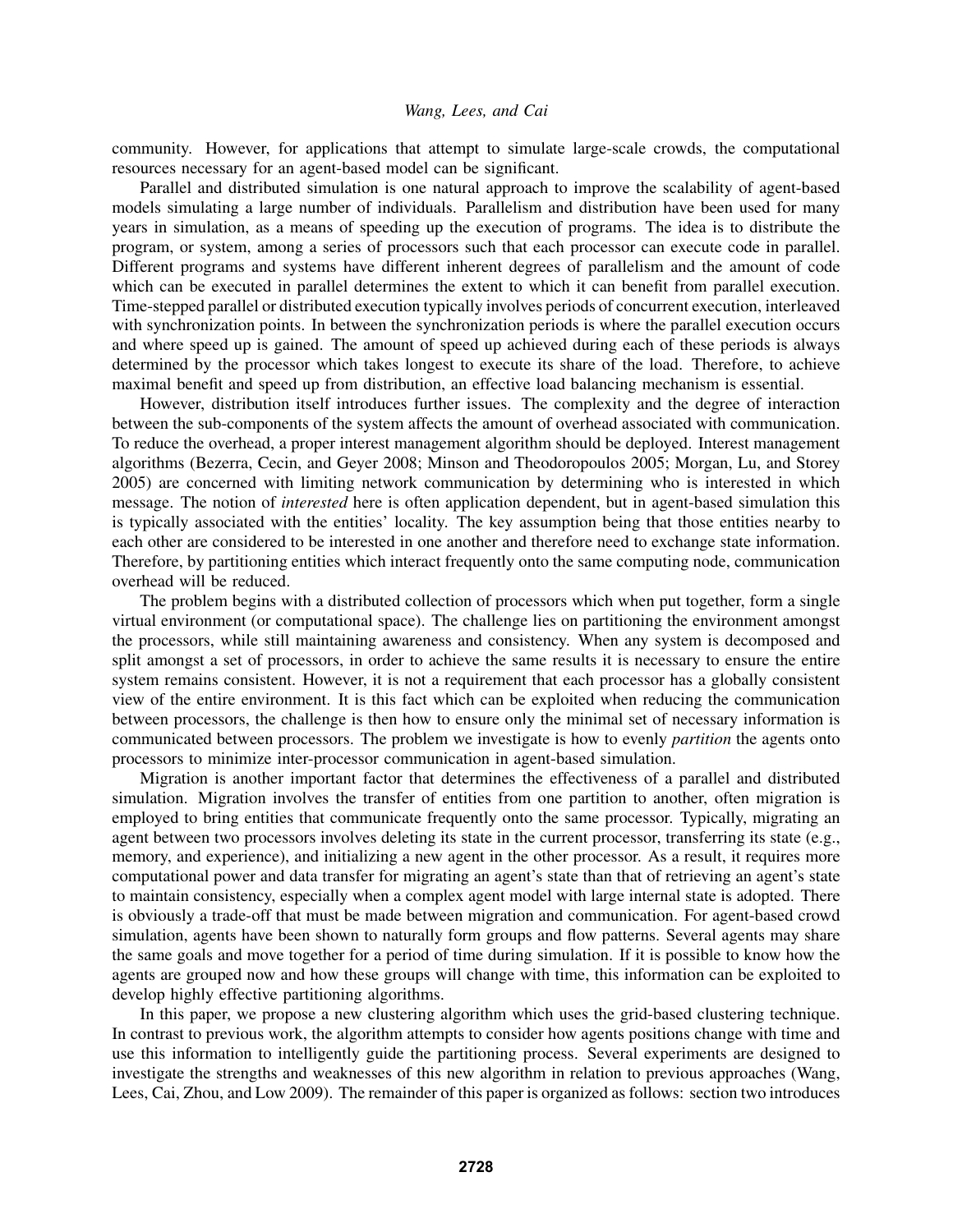related work in partitioning for agent-based simulation and work which has employed clustering methods in distributed simulation. Section three continues by describing the principle of cluster-based partitioning and the details of grid-based algorithm. Section four presents the experimental evaluation and highlights the suitability of both approaches. The final section presents the conclusions and discussion.

#### 2 RELATED WORK

Typically, there are two different approaches for partitioning an agent-based crowd simulation. One approach is region-based where the agent's environment is divided into regions and all agents in a specific region are assigned to a computation node. The other approach is based on the criterion of workload. Agents are grouped according to some criteria and are assigned to a specific computation node which handle that group.

Many distributed multi-agent systems adopt a static environment decomposition (for example (Lees, Logan, and King 2007; Lees, Logan, and Theodoropoulos 2007)). This involves a simple form of regionbased partitioning. In some agent systems this may be sensible approach, as the movement of the agents forms no particular pattern or is very restricted. In many cases however, this approach is adopted for simplicity and not because of some significant observation.

In (G. Vigueras and Grimaldo 2010), the authors investigated region-based partitioning methods for crowd simulation and compare their performance. They define a fitness function  $H(P)$  to evaluate the performance of a partitioning method.

$$
H(P) = \omega_1 * \alpha(P) + \omega_2 * \beta(P), \quad \omega_1 + \omega_2 = 1 \tag{1}
$$

 $\alpha(P)$  is computed as the sum of all the agents whose AOIs intersect two or more regions of the virtual environment; while  $\beta(P)$  is computed as the standard deviation of the average number of agents that each region contains.  $\omega_1$  and  $\omega_2$  are weighting factors between 0 and 1. The fitness function aims to measure the number of border agents with their Area of Interest (AOI) crossing the region borders and load imbalance among partitions. They claimed that a partitioning method with minimum  $H(P)$  will provide the best performance for crowd simulation. They implemented three region-based partitioning methods by using the R-tree, genetic algorithm and convex hull. The R-tree and genetic algorithm adaptively partition the virtual environment into overlapped rectangle regions; while the convex hull adaptively partitions the virtual environment into regions with irregular shapes. They evaluated the performance of different partitioning methods in terms of the fitness function and execution time and claimed that the convex hull method outperforms both R-tree and genetic algorithm in both terms. However, they defined the fitness function for each static state during crowd simulation. They fail to consider that agents may migrate from one partition to another between two static states.

In this paper, we aim to apply the clustering techniques to partition the crowd simulation. We aim to balance the computational load, minimize the communications and migrations at the same time. K-means has actually been applied to N-body physics problems as a means of partitioning (Marzouk and Ghoniem 2005) for parallel simulation. The paper investigates Vortex particle methods for fluid dynamics. The test case considered involves evaluation of vortical velocities in a transverse jet. The authors adopt a slightly modified algorithm which scales each of the clusters by some constant. This constant is then modified at runtime and is adapted according to the load imbalance among the various processors. While K-means will give a balanced partitioning in terms of number of entities it does not guarantee a balanced load in terms of CPU. This weighting factor enables the algorithm to skew the clusters according to the CPU load imbalance during the last calculation period. For their test cases they consider large numbers of particles (157297) using 1, 16, 64, 128, 512 and 1024 clusters and nodes. In the best case scenarios they report a parallel efficiency of 98% (overhead of 2%) with 1024 nodes. They also show that with dynamic load balancing a much narrower variation in load among the various processors is observed when the K-means approach is adopted. Finally and most importantly, the dynamic load balancing is shown to significantly reduce the overall calculation time required for the problem.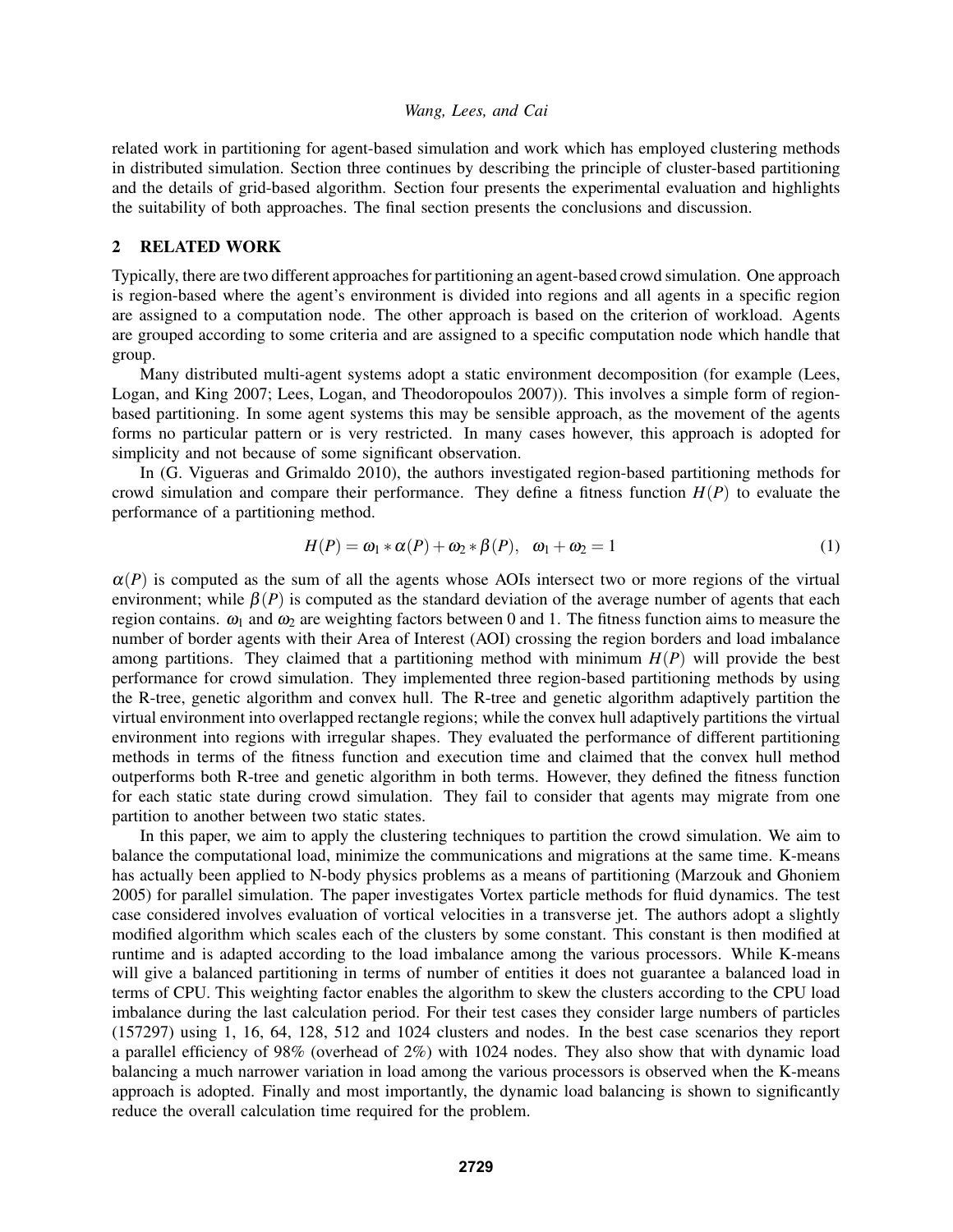In previous work (Wang, Lees, Cai, Zhou, and Low 2009) we presented a partitioning algorithm for agent-based crowd simulation which used K-means clustering. The key difference between the new approach and the previous approach, apart from the change in method, is the ability of the algorithm to utilize information about the future movement of the crowd (using goals). This way we hope that the gridbased approach will be able to more complex patterns of interaction without suffering from large amounts of agent migration. The second key benefit of the grid-based approach is that it lends itself far more easily to a parallel implementation of the algorithm.

### 3 GRID-BASED PARTITIONING

Clustering is a technique used to group similar objects or values together; the notion of similarity can be defined in a number of ways. For agent-based crowd simulation the objective is to cluster agents such that those which interact most frequently are grouped in the same cluster. In general, communication occurs in agent-based crowd simulation when the AOIs (defined by the sensor range) of distributed agents overlap. If we assume that agents interact with objects and other agents within their AOI, then agents within close proximity should be clustered together. This simple approach is fine for a given snapshot of a simulation and the agents can be effectively clustered according to their position. However, as agents are constantly moving, clustering based on position alone may not always be the best option in the long run. In general, unlike N-body problems (Aarseth 2003) (where gravity or other attractive forces cause clustering), agents will not always remain in the same clusters. The behavior of the agents will depend on the internal state of the agent and its beliefs and goals. We believe it may be possible to cluster agents based on a combination of the agents position, velocity and internal state. The assumption is that agents close to each other with the same behaviors are likely to interact now and also in the future.

### 3.1 Concepts

In this paper we present a new clustering based approach for partitioning, which uses a grid-based methodology. When compared with other clustering methods, the grid-based clustering is known for its fast processing time (Liao, Liu, and Choudhary 2004). The algorithm also offers a great deal of control as the execution time is proportional to the selected grid size rather than the number of data objects. grid-based methods use a single uniform grid mesh to partition the entire problem domain into cells. Statistics are collected regarding the data objects (in our case agents) located within a cell, these statistics are then used to form a summary of the cells' contents. Clustering is then performed on the grid cells based on this statistical summary of each cell. Since the granularity of the grid is usually chosen such that there are far fewer cells than data objects, the processing speed for clustering can be significantly improved. However, the granularity of the grid cell, which affects the effectiveness and performance, should be defined sufficiently small to allow for more accurate and balanced partitions.

To ease explanation we point out the distinction between the grid-based clustering algorithm and the grid-based partitioning algorithm. The former is the method described above and obtained from literature, the later refers to the overall computational algorithm which we propose in this paper. Before we further investigate the grid-based partitioning method, it is helpful to clarify terminology. Figure 1(a) shows a part of the virtual environment in a simulation. There are 9 cells. In each cell, there are number of agents; agents with different goals are represented in different shapes. Each cell calculates and maintains statistics of the agents in the cell. In our study, the statistics include the common goal position of agents in the cell *gcom*, variance of the agents' goal positions *gvar*, and the number of agents *n*. *gcom* is defined as the goal position that is shared with most number of agents in the cell. And *gvar* is defined as:

$$
g_{var} = \frac{n - n_{g_{com}}}{n}
$$

where  $n_{g_{com}}$  is the number of agents that share the most common goal. In our study,  $g_{var}$  is considered as high if it is greater than 10% (which we obtained through experimentation, in general this is a parameter).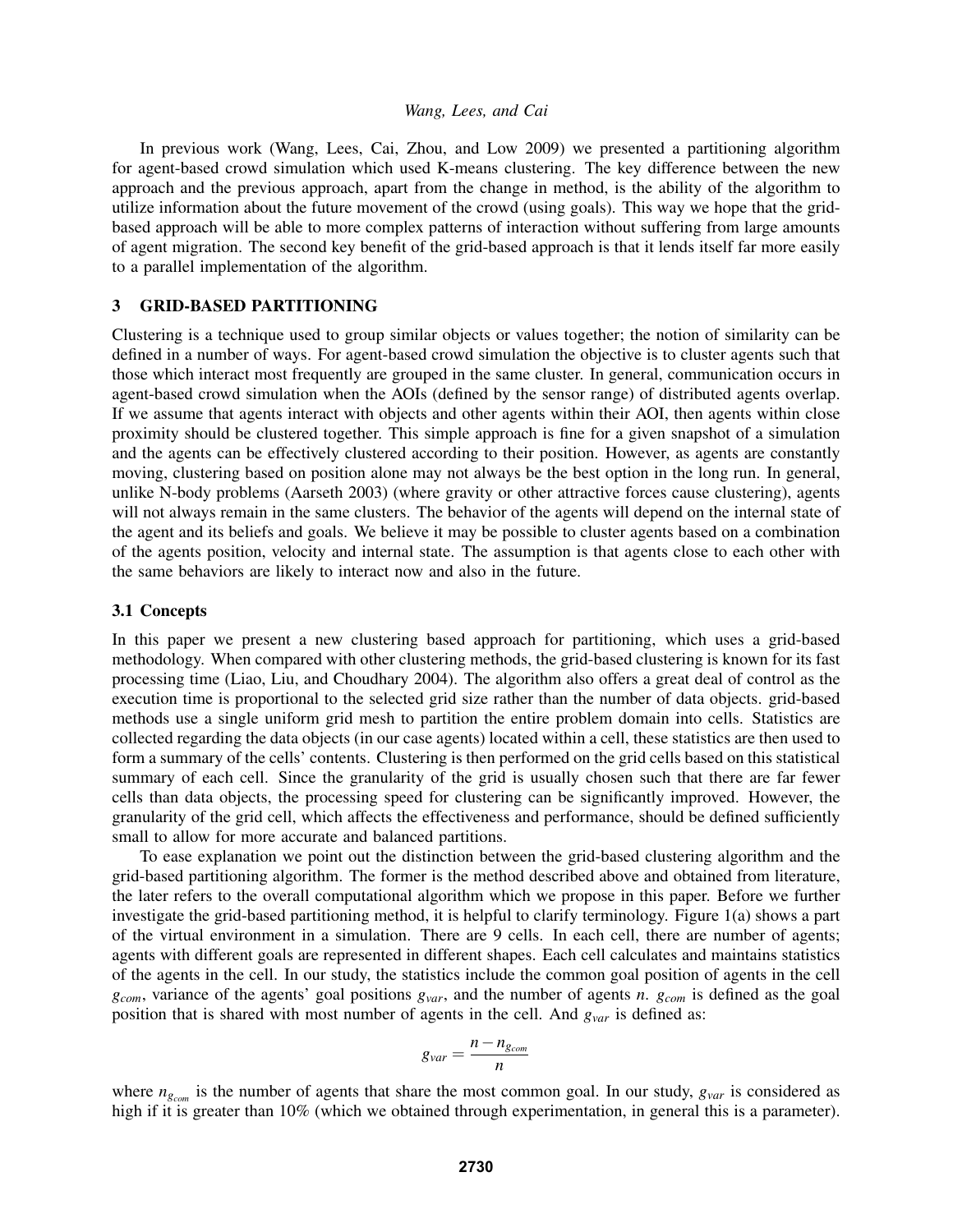

Figure 1: Grid-based partitioning.

Cells with high goal position variance (for example the center cell in Figure  $1(a)$ ) will not be grouped into clusters. For cells with low goal position variance, we will try to group them into clusters. As shown in Figure 1(a), cells in light grey are clustered into cluster 1 since these three cells contain agents with the same goal positions. Likewise, cells in dark grey are clustered into cluster 2. Agents in the remaining cells, which are not clustered into any cluster, can join clusters if they have the same goal positions as these clusters and are located within the cluster's *bounding box*. Each cluster has a bounding box, which is defined as a minimum rectangle that can accommodate all the agents in the cluster. For example, agents B and C can join cluster 1; Likewise agents D and agent E can join cluster 2. After joining a cluster, agents will be treated as cluster members. Generally, a *cluster* is a collection of agents with similar attributes (goal position in our study). In contrast, an *individual* is an agent which does not belong to any cluster. Agents A, F, H, and G are individuals in this case. A *partition* is defined as a collection of one or more clusters and individuals which will execute together on a single node or server. The number of partitions is determined by the number of servers provided for distributed simulation.

While the grid-based clustering algorithm aids us in identifying clusters with similar attributes and also individuals, the result does not derive a balanced distributed system directly in terms of load and communication. Furthermore, the number of clusters, which is identified dynamically by the algorithm, may not coincide with the number of servers available. We need to further place the identified clusters and individuals into partitions. In the remainder of this section, we will discuss our distributed grid-based partitioning algorithm with considerations of load balancing, interest management and migrations.

## 3.2 Algorithm

The algorithm executes in two phases, namely initialization phase and regular phase. The initialization phase is performed once at the beginning of each simulation to initialize partitions. The regular phase is performed at each time step in every partition independently. Figure 1(b) illustrates the steps at each phase. We will discuss those steps in detail as follows.

*1) Evenly Distribute Virtual Environment among Partitions:* To improve the efficiency of the clustering procedure and fully exploit the distributed simulation architecture, a distributed version of the grid-based clustering algorithm should be employed. In the initialization phase, the virtual environment is evenly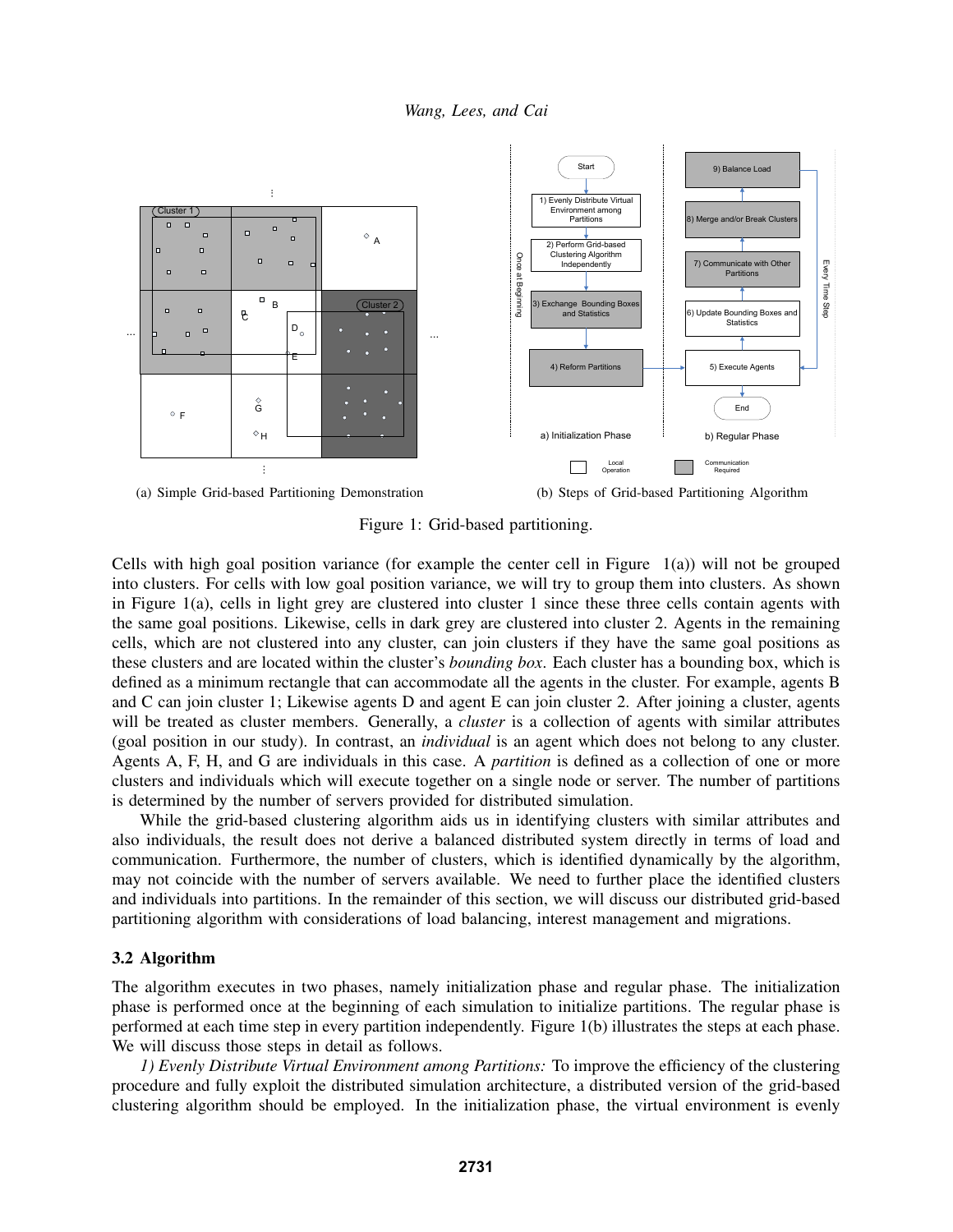distributed among partitions so that each partition contains equal area of the virtual environment. Each partition ( or computational node) will perform the grid-based clustering algorithm independently to identify clusters and individuals that are located on that partition.

*2) Perform Grid-based Clustering Algorithm Independently:* Our grid-based clustering algorithm for agent-based simulation is identical to that of the grid-based clustering method used in data mining. It consists of 4 main steps. Each partition performs the algorithm independently.

Firstly, a uniform grid is created within the environment in order to distribute agents to cells based on their positions. Each cell is assigned an index to represent the cell and its relative position in the grid. The granularity of grid cell should be defined properly to accommodate different performance and effectiveness requirements for different scenarios. A smaller cell size incurs a higher cost for the clustering procedure, however, a cell size which is too large will result in inappropriate clustering (i.e., the average statistics of all the agents within a cell will be meaningless as the variance will be too high). Secondly, agents will be allocated to cells according to their positions (i.e., an agent will be placed in a cell if it is within the cell boundary). The complexity of the assignment algorithm is  $O(N_{partition})$ , where  $N_{partition}$  is the maximum number of agents in each partition.

Thirdly, the statistics of each cell is calculated from the collection of agents contained in the cell. High goal position variance indicates a considerable number of the agents in the cell have different goal positions. In such circumstances the agents should be treated as individuals rather than cluster members. The complexity of calculating the statistics is also  $O(N_{partition})$ .

The final step is the process of clustering the similar cells recursively by traversing grid cells. Beginning with the top left cell, the cell merging process attempts to cluster neighbor cells based on their common goals statistic. Once a neighbor cell with the same common goal position is identified, the algorithm will include the neighbor cell in the cluster, mark the neighbor cell as traversed and traverse the neighbor's neighbor cells. The process terminates when no cell with the same common goal position exists for the current cell. For the remaining cells, if a cell is not clustered, we will perform the same cell merging process in a sequential order. The complexity of the worst case of cell merging is  $O(K*m)$ , given the number of cells is *m* in each partition and the maximum number of neighbors of a cell is K.

*3) Exchange Bounding Boxes and Statistics:* The configurations (minimum and maximum *x* and *y* coordinates) of all the bounding boxes in a partition are broadcast among the other partitions. The statistics of each cluster are broadcast as well in order to reform partitions.

*4) Reform Partitions:* If two clusters are located in different partitions but have overlapping bounding boxes and the same common goal position, a merge of these two clusters will occur. The merged cluster will be assigned to the partition (amongst all the overlapping partitions) with the least agents. After merging of clusters, the load on each partition (i.e., the number of agents) may not be balanced. A load balancing strategy is required to assign clusters and individuals to partitions evenly. For an overloaded partition, if there is a large cluster with a load which is larger than the partition's load threshold (in our case study, the partition's load threshold is defined as 1.2 times of the average number of agents among all the partitions), we will break this cluster into several smaller clusters with load less than the threshold. After breaking down large clusters, the algorithm calculates the total load of clusters in the partition by summing up the load of each cluster. If the total load of clusters is larger than the partition's load threshold, the furthest cluster(s) from the partition center are re-assigned to the partition with lowest load, until the total load of clusters is lower than the partition's load threshold. If the partition remains overloaded after the above operations, we will move individuals to partitions which have clusters or individuals with nearest distance to them.

*5) Execute Agents:* The design of agent differs for different simulation scenarios. In our study, the agent model of the COSMOS project (Luo, Zhou, Cai, Lees, Low, and Sornum 2011) is used. Agents sense the virtual world and nearby agents, they then filter the perceived information and make decisions based upon that information. Their decisions cause the agents to move around in the virtual environment according to the decided goals. As a result, we update agents' positions, inner states, perceptions, and decisions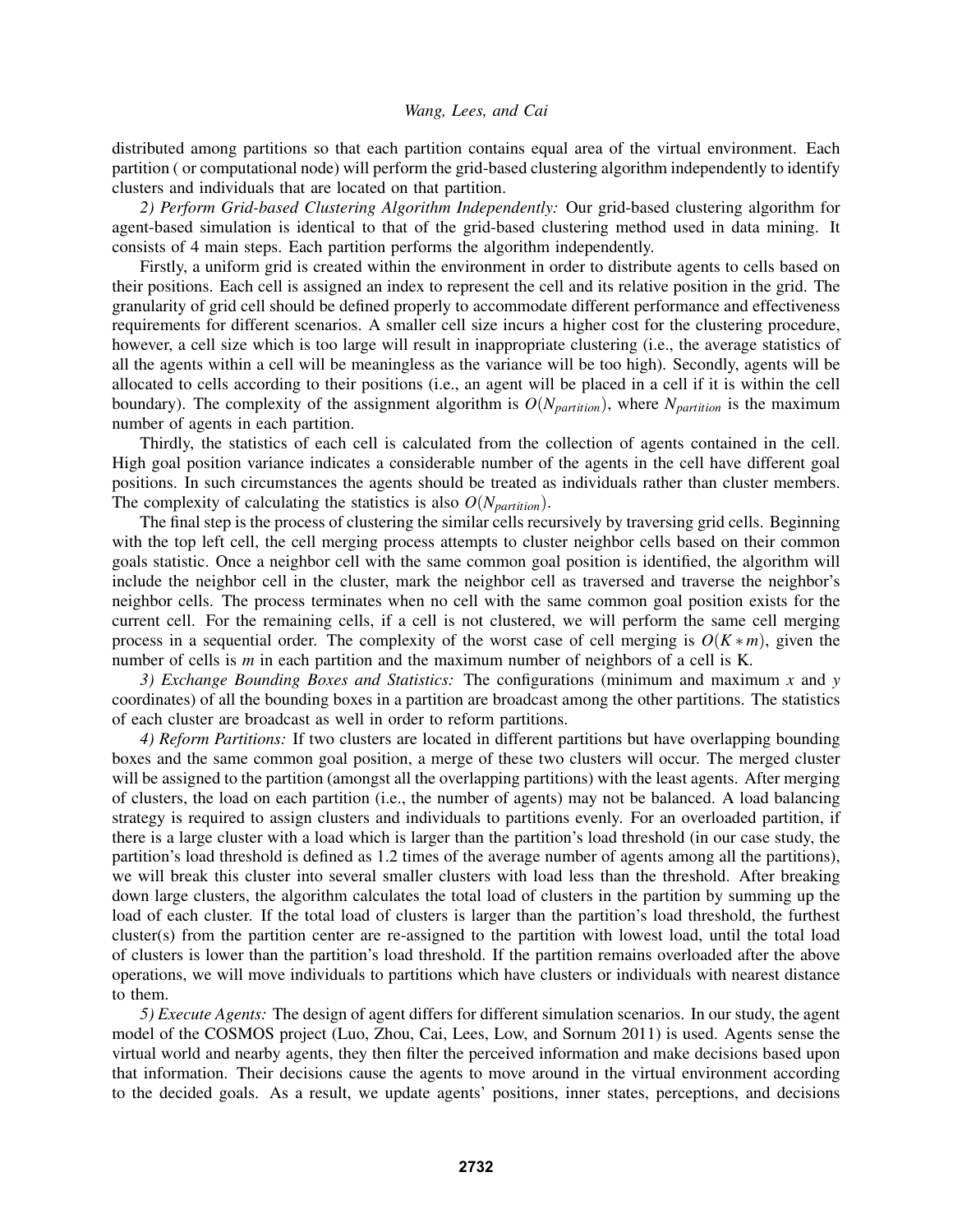periodically during simulation. The partitions will communicate with each other to retrieve necessary states of agents and virtual environment for the execution of perceptions (see step 7). An interest management algorithm is required to perceive the virtual environment and nearby agents with low communications.

*6) Update Bounding Boxes and Statistics:* Cluster's bounding boxes and statistics are recalculated after updating agents' states, since clusters are collections of agents.

*7) Communicate with Other Partitions:* The communication among partitions involves exchanging states for the interest management and load balancing. In our research we adopt the bounding box concept to define what information needs to be communicated between partitions. To enable the use of the bounding box to define interest, it is necessary that the bounding box coordinates for the clusters, as well as the statistics of each cluster, are broadcast among all partitions at each time step.



(a) Interest Management between Individual and Clusters

(b) Interest Management between Clusters

#### Figure 2: Interest Management Methods.

In our design, an individual has a rectangular bounding box with the length and width equal to two times of its sensor range. We also expand clusters' bounding boxes by an agent's sensor range. Objects in the expanded bounding box are those necessary for individuals or agents in a cluster to sense and make decisions. Figure 2(a) and Figure 2(b) show two cases in which a partition needs to request for agents' states from other partitions. In Figure 2(a), the individual from partition 1 has an extended bounding box which overlaps with a cluster's bounding box in partition 2. The intersection area, which is the shadowed area, is calculated, and a request is sent to partition 2 with the coordinates of the intersection area. Partition 2 will then send updates of the agents which lie in the intersection area to partition 1. Likewise, in Figure 2(b), the cluster from partition 1 extends its bounding box. The extended bounding box overlaps with another cluster's bounding box in partition 2. The same procedure as describe above will then be performed. That is, partition 1 will request partition 2 to send it state updates for the agents located in the intersection area.

*8) Merge and/or Break Clusters:* If clusters with the same common goal positions overlap with each other, a merge will be triggered. If these clusters are from the same partition, the merge will happen within that partition (see step 4). If these clusters are from different partitions, the merge will be performed in such a way that only the partition with the least agents will request other partitions to transfer the agents in the related clusters. The variance of each cluster will be checked at each simulation step to track whether it remains valid to treat the cluster as a collection of agents with the same interest. If the variance is too high, the grid-based clustering algorithm will be performed on that cluster to break it into several small clusters.

*9) Balance Load:* During the simulation, the distribution of agents among partitions may become imbalanced and a re-balancing will be triggered when necessary. If a partition is overloaded, which means the partition's load is 1.2 times higher than the average load among all the partitions, it will attempt to shed load to nearby partitions. The partition will try to shed those clusters and individuals which are furthest from the cluster center. Conversely, if a partition is under-loaded, which means the partition's load is 0.8 lower than the average load among all the partitions it will attempt to fetch the clusters and individuals from other partitions. Load balancing here follows the same procedure as described in the *Reform Partition* step, except it occurs in every simulation step.

After executing the last step, the algorithm will loop back to Step 5, the "Execution Agents" step in Figure 1(b), until the simulation stops.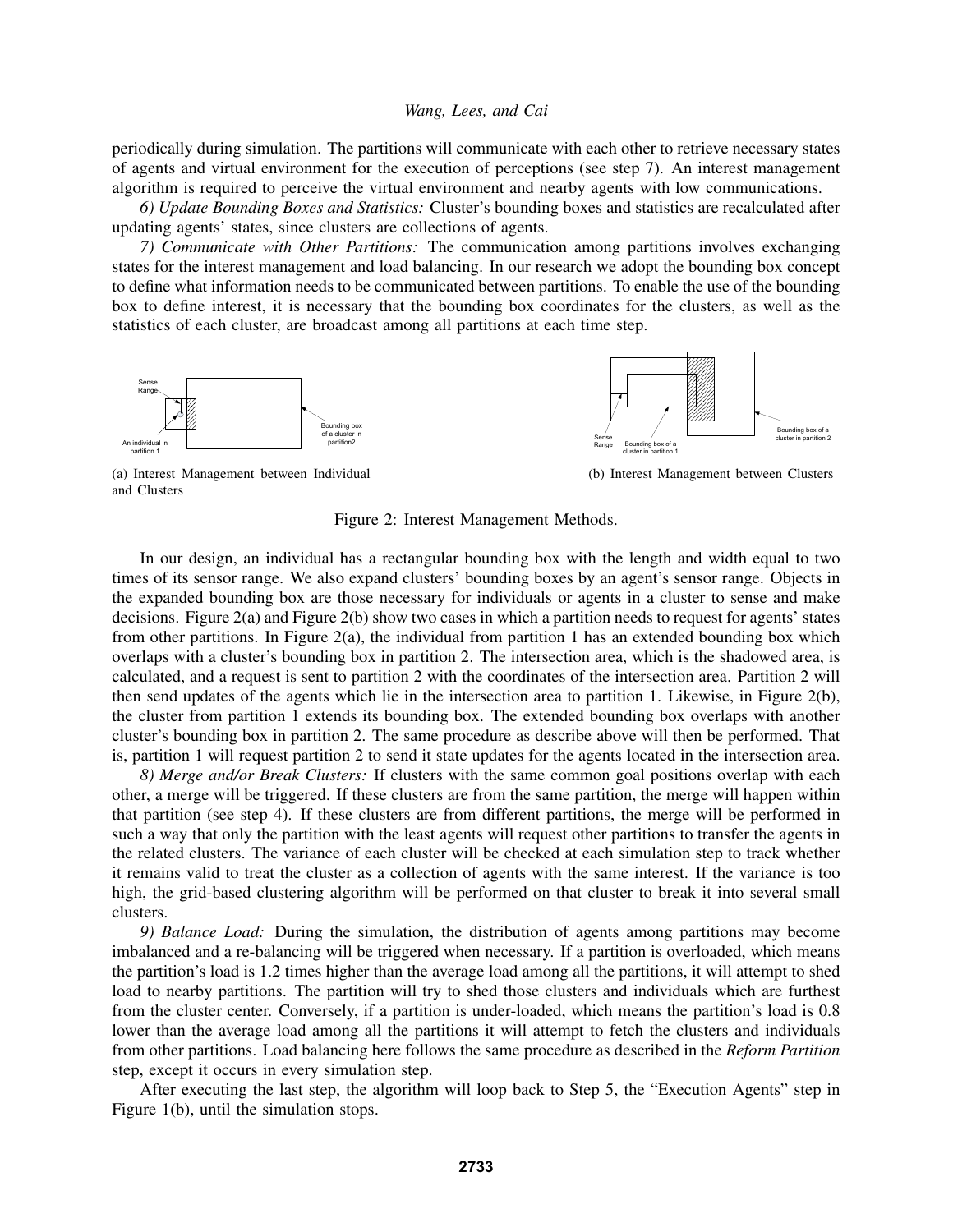### 4 EXPERIMENTS

This section describes the experiments for the evaluation of the *K-means clustering algorithm (KCA)* and the *Grid-based partitioning algorithm (GPA)*. These algorithms are specifically developed to support parallel and distributed execution of agent-based simulation. We also compare their performance with two typical approaches to partitioning: *division by state (DBS)* and *random division of agents (DOA)*. The DBS is a simple spatial decomposition of the environment into  $k$  areas, with each area  $A_i$  assigned to a single computation node  $N_i$ . As agents move from area  $A_i$  to area  $A_j$ , they are migrated (their entire state sent across the network) from node  $N_i$  to  $N_j$ . The DOA approach evenly assigns the agents to the computation nodes, for a total of *M* agents each node will maintain a random selection of  $\frac{M}{K}$  agents for the entire simulation. Again, an agent is assumed to interact with other agents when their AOIs overlap. To minimize the interactions and communication, it is important to assign agents near each other in one partition to maintain locality. However, since DOA randomly assign agents among partitions, a large number of agents near each other may be assigned to different partitions. This in turn may result in a large amount of communication among partitions. Both methods can be seen as common practical approaches, where DBS minimizes communication at the cost of migration and DOA minimizes migration at the cost of communication.

To evaluate the effectiveness of these algorithms we use a load balancing analyzer, which we have previously introduced and validated (Wang, Lees, Cai, Zhou, and Low 2009; Wang, Cai, Low, Zhou, Tian, Luo, Ong, and Hamilton 2009). The analyzer can simulate and evaluate various partitioning algorithms, the assumptions and characteristics about the underlying hardware can be specified for each experiment also. The system attempts to partition the agents according to the selected algorithm and measures communication, load and migration costs for each. The details of the parameters and setup of the analyzer are omitted here due to space limitations, however details can be found in previous work (Wang, Lees, Cai, Zhou, and Low 2009).

#### 4.1 Experimental Setup

The algorithms are evaluated using a series of engineered (or artificial) case studies. These engineered case studies are intended to serve two main purposes: firstly, they are designed to investigate the performance of algorithms in extreme cases and secondly they are intended to highlight particular strengths and weaknesses of each approach. The number of partitions is fixed at four for all the case studies in our research. That is, the simulation will be executed on four computation nodes. Each case study is parameterized with the following control variables: *number of agents* (density), and *grouping degree* (clustering). The grouping degree is defined as a pair  $(g,m)$ , where  $g \in [0,1]$  indicates the percentage of the population in groups and  $m \in [0,M)$  is the number of groups. The group has simple leader-follower behavior as defined in (Reynolds) 1987). *m* group leaders are selected at random and then (*n*×*g*)−*m* agents are assigned in turn to follow leaders, where *n* is the total number of agents. The result is *m* approximately balanced groups. The entire population is then formed by  $n \times (1-q)$  *individuals*, *m leaders* and  $(n \times g)$  − *m followers*.

All experiments are executed for 200 seconds at a time step of 0.5 second and results are an average over 10 runs. AOI (sense range) of each agent is fixed at eight meters. Note that the primary focus of these experiments is to compare the relative performance of the two algorithms. Existing, more detailed analysis of the K-means approach can be found in our previous work (Wang, Lees, Cai, Zhou, and Low 2009). As the scenarios are engineered to evaluate particular performance characteristics of the algorithms, the total number of timesteps is chosen so as to sufficiently capture the relevant dynamics. The same applies for the number of agents used. In general, given the same number of compute nodes, we would expect the performance of the algorithms to be worse with fewer total agents. Of course crowd simulations vary in size dramatically, ranging from a few hundred individuals up to tens of thousands. We opt for reasonable numbers of agents, which we expect to illustrate the performance of the algorithms in the more demanding but realistic configurations.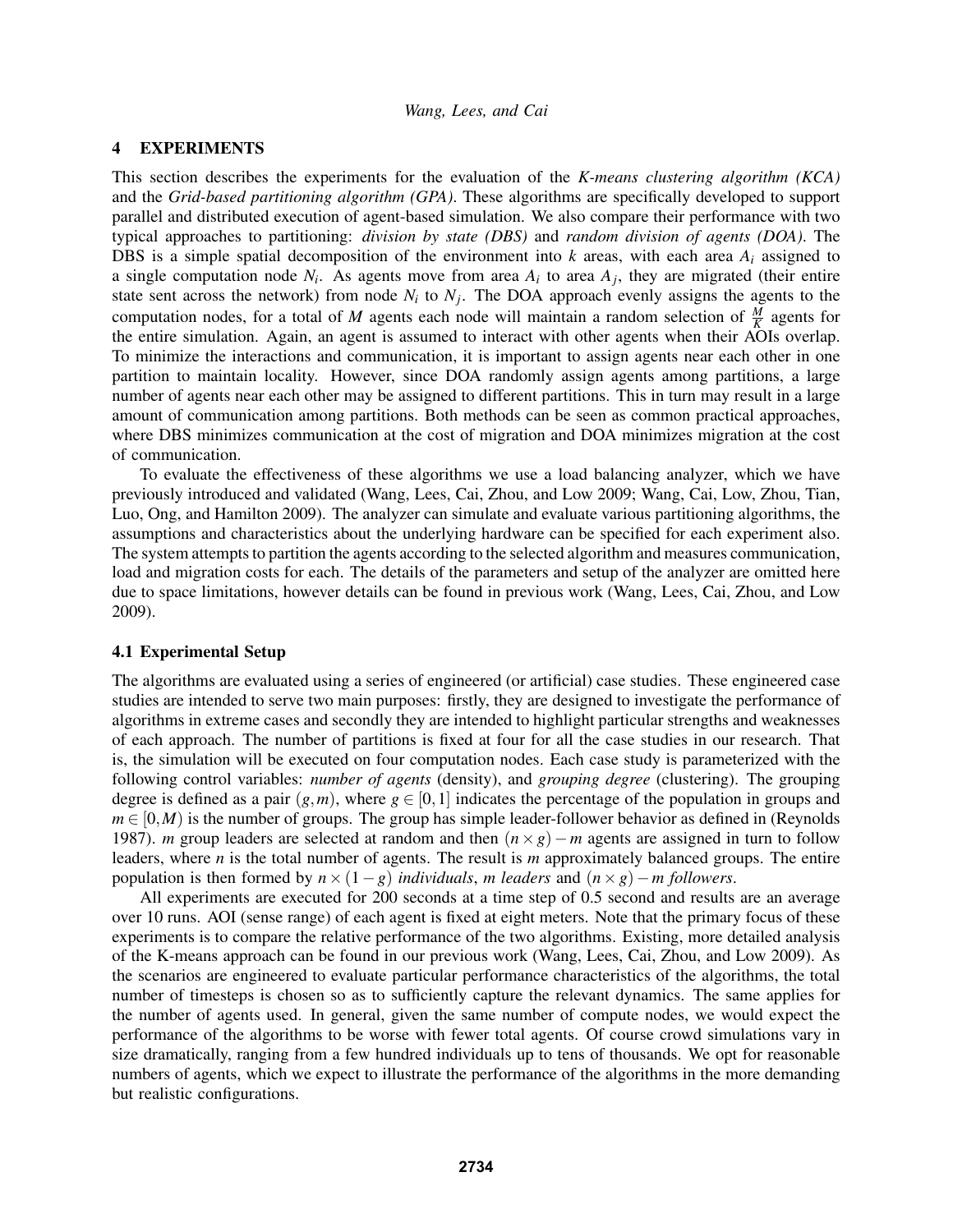Our general hypothesis is that in environments which are highly dynamic and have little or no grouping, there is little that can be done in terms of intelligent clustering. In the worst case, agents are uniformly distributed across the entire environment and move (as individuals) rapidly throughout the environment. Under such circumstances the best that can be done is to use a straightforward approach (DBS or DOA) which simply attempts to balance execution load and disregards communication or migration overhead. However, with more grouping, less dynamism and non-uniform density, we expect that there will be sufficient patterns within the agents' movement so that the algorithms will be able to determine appropriate clusters.

# 4.2 Case Study 1 - Effect of Grouping

The first case study considers a simple rectangular environment of 100mx100m. Individual agents and leader agents are given randomly selected goal locations, once a goal is reached, new goals are randomly assigned. Agents either move alone or as a group. The number and size of these groups is determined by the grouping degree parameter. The environment is initialized with *n* agents placed uniformly throughout the environment. The principle of this test is to understand the algorithm's performance in open environments with no directed motion. Essentially this should provide the worst case scenario, where there are few patterns in the motion of agents, making it hard to identify persistent clusters of agents.



Figure 3: Partitioning Performance for Different Number of Agents.

Figure 3 shows the performance of different partitioning methods with varied number of agents in the simulation. Both *g* and *m* are set to zero in this scenario and agents move randomly in the virtual environment. As shown in the figure, the GPA resembles the DOA. Initially the GPA generates 4 balanced partitions with agents which are near to each other residing on the same partition. The partitions remain unchanged during simulation since no cluster pattern is shown in this case study. As a result, agents near to each other may not be on the same partition during the simulation. This explains why the GPA resembles the DOA. The figure also shows that the execution time increases significantly for both GPA and DOA as the number of agents increases. The KCA offers the best performance in this scenario. It maintains locality by clustering agents near each other into one partition. Its execution time increases linearly with the increase of number of agents. The DBS achieves similar performance as the KCA in this case study. Since the agents move randomly and individually, a static partitioning of the environment is a natural option.

Table 1: The Execution Time for Different Partitioning Algorithms. Number of Agents  $n = 1000 \&$  Group %  $g = 1$  & Group Num  $m = 8$ .

|                   | GPA          | <b>DBS</b>   |             | DOA          |
|-------------------|--------------|--------------|-------------|--------------|
| $I_{Exe}$         | $1.32E + 06$ | $1.54E + 06$ | $1.2 + E06$ | $9.04E + 07$ |
| $T_{DOA}/T_{Exe}$ | 68.3         | 58.4         | 72.3        |              |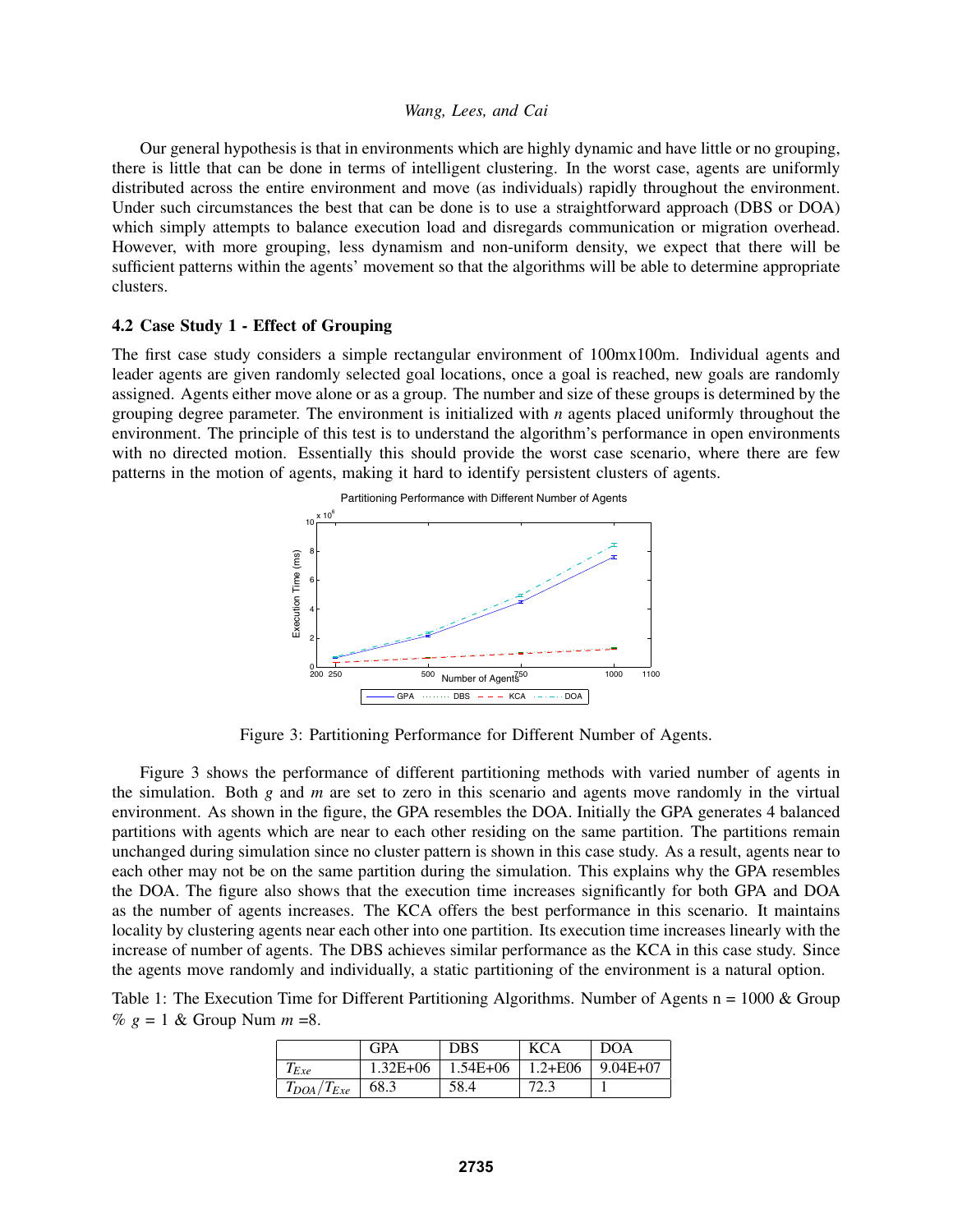The DOA algorithm offers the worst performance when group patterns are shown in the simulation. For instance, Table 1 compares the execution time for these four partitioning algorithms in a simulation scenario with 1000 agents. All the agents are formed in 8 groups. The table shows that the execution time of the DOA algorithm is 68.3, 58.4 and 72.3 times longer than that of the GPA, the DBS and the KCA respectively. The execution time of the DOA is not in the same scale as those of other partitioning algorithms. As a result, it will not be compared with other partitioning algorithms in the rest of the experiments.

#### 4.3 Case Study 2 - Effect of Moving Pattern

In the last case study, groups and individuals move randomly in the virtual environment. Groups may move with or across each other. Both the GPA and KCA are shown to have similar performance. In order to further compare the GPA and KCA, this case study uses the same open square virtual environment but with predefined routes.



Widths (including confidence intervals)

#### Figure 4: Experiment Two.

A circular movement scenario is designed to investigate the difference between the GPA and KCA. There are total 1000 agents in the open square environment. Two experiments are designed, namely sparse groups and close groups. For the first experiment, eight groups are evenly placed in a circle. While for the second experiment, eight groups are divided into two sets of groups. The groups in the same set are located near to each other but further away from the groups in the other set. Figure 4(a) shows the partitioning performance for different partitioning methods for the two experiments. For the first experiment, the GPA and KCA exhibit more or less identical performance. The execution time for the GPA and KCA is about two thirds that of static partitioning. These two algorithms take into consideration the dynamic movement of the groups and the partitions manage to maintain natural groups on their respective computational nodes. Therefore, their migration costs are minimized in this scenario. However, the execution time of the KCA increases for the second experiment, while the execution time of the GPA remains the same. In the second experiment, the KCA may misclassify agents. It may divide a naturally formed group into two partitions and introduce more communication and migration.

We also developed experiments using a virtual environment with a narrow corridor where agents have directed motion to investigate the problem of group split and merge. With all agents moving along a fixed path, one would expect that the clustering algorithms utilize this information to partition the agents. The size of narrow corridor is important in evaluating the performance of different algorithms. In the experiment we vary the corridor width (4m, 4m and 8m). Again, there are 1000 agents in the scenario. Agents are divided into four groups and group leaders will lead their group. The four groups are divided into two sides, with two groups initialized at the upper side and the other two groups are located at the lower side. All the four groups will move through the corridor to the other side of the virtual environment.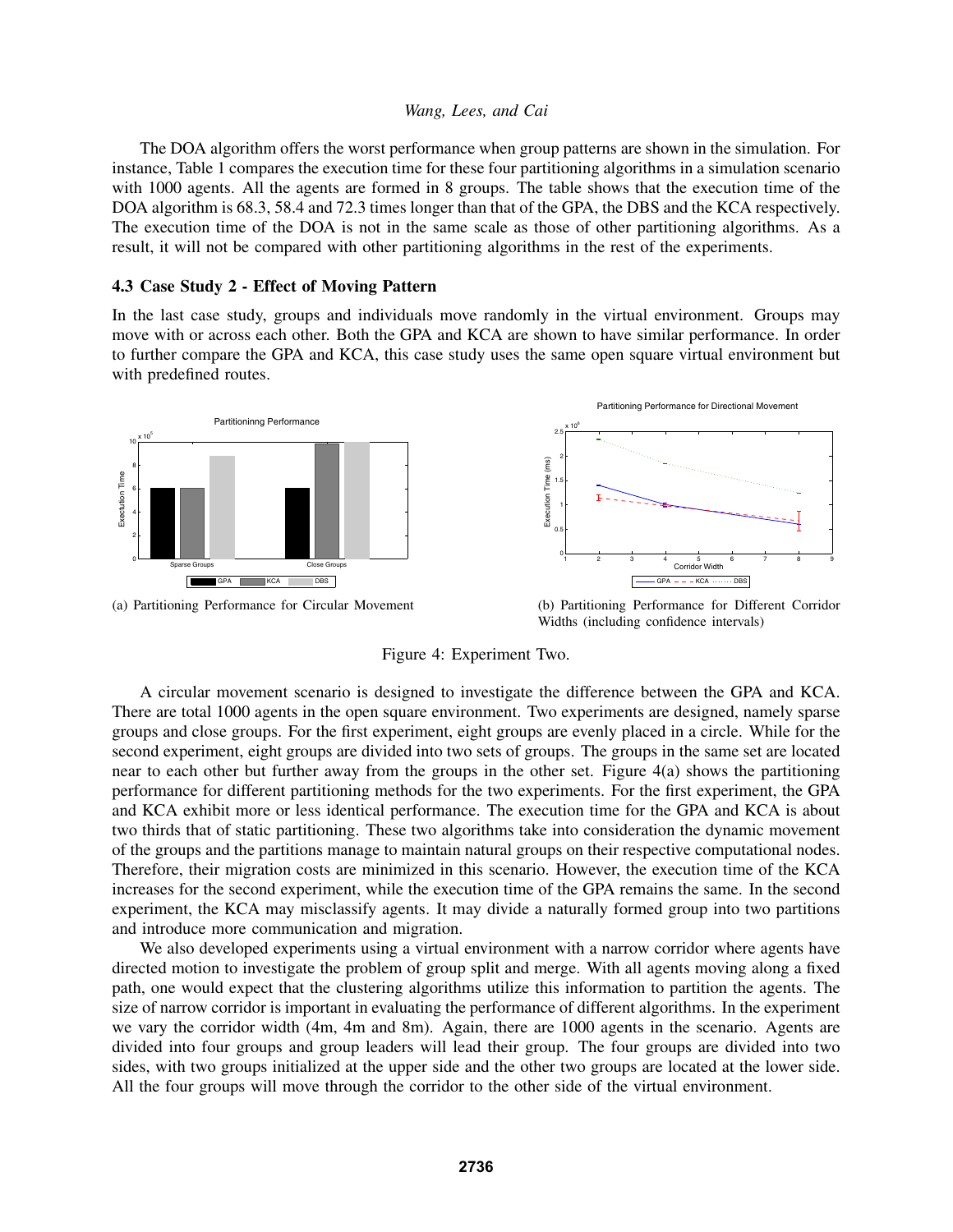Figure 4(b) shows the performance of different partitioning algorithms with different corridor widths. The corridor length is fixed at 16m in this experiment. When the corridor width equals to 2m, groups overlap when they navigate through the corridor. The KCA provides better performance than the GPA in this case. When the corridor width equals 8m, groups are able to navigate through the corridor without overlapping. The results show that the GPA offers better performance than the KCA for wider corridors. Recall the KCA clusters agents based on their locations to the centroids, where the centroid is calculated as the average location of the agents in the corresponding cluster. When two groups of agents are close to each other, it is possible that some agents in one group are closer to the centroid of the other group. As a result, agents in a natural group could be divided into two distinct clusters thereby introducing communication between clusters. In this situation, the GPA should provide a better performance than the KCA because the GPA clusters agents based on their locations as well as future goals. If two groups of agents have distinct enough goals, they will remain in their respective clusters even when two groups overlap with each other. However, when two groups overlap, the results indicate that it may be better to repartition agents according to locations to minimize the communication cost. In such a situation, the KCA could be a better choice than the GPA. The partitioning performance improves for all three partitioning methods with the increase of the corridor width. When the corridor is widened, the groups crossing the corridor become more distinct from each other. The wider corridor reduces the amount of communication for all three partitioning algorithms. The GPA and KCA provide significant improvement over the DBS at they are able to adapt to the dynamic movement of the groups and maintain a balanced load among computation nodes. In contrast, the DBS cannot ensure a balanced partitioning.

## 5 CONCLUSIONS

In this paper we examined the problem of load balancing for distributed agent-based crowd simulation and discussed the importance of interest management for effective partitioning algorithms. We presented and compared two partitioning algorithms, K-means and grid-based. We examined the effectiveness and performance of the K-means and grid-based partitioning algorithms for a number of typical crowd simulation scenarios. Based on the experimental results we can conclude that the K-means and grid-based clustering techniques are effective when obvious flow patterns are shown within the crowd. As the K-means partitioning algorithm clusters agents solely based on their locations, it suffers from a misclassification problem, which becomes worse when there are individuals (outlying agents) in the simulation and when two naturally formed groups move closer to each other. The grid-based partitioning algorithm clusters agents based on their locations as well as their long term interests (e.g., their goals).

## **REFERENCES**

Aarseth, S. J. 2003. *Gravitational N-body Simulations: Tools and Algorithms*. Cambridge University Press.

- Bezerra, C. E., F. R. Cecin, and C. F. R. Geyer. 2008, Oct.. "A3: A Novel Interest Management Algorithm for Distributed Simulations of MMOGs". In *Proceedings of Distributed Simulation and Real-Time Applications, 2008. DS-RT 2008. 12th IEEE/ACM International Symposium*, edited by D. Roberts, A. El-Saddik, and A. Ferscha, 35–42.
- Crowd Dynamics 2012. "Crowd Dynamics". Accessed Sept. 30 2012. http://www.crowddynamics.com.
- G. Vigueras, M. Lozanoand, J. M. O., and F. Grimaldo. 2010. "A Comparative Study of Partitioning Pethods for Crowd Simulations". *Applied Software Computing* 10 (1): 225–235.
- Guye-Vuillieme, A., and D. Thalmann. 2001. "A High Level Architecture for Believable Social Agents". *Virtual Reality Journal* 5:95–106.
- Lees, M., B. Logan, and J. King. 2007, Jun. "HLA Simulation of Agent-Based Bacterial Models". In *Proceedings of the 2007 European Simulation Interoperability Workshop*. Genoa: Simulation Interoperability Standards Organisation: Simulation Interoperability Standards Organisation. 07E-SIW-032.